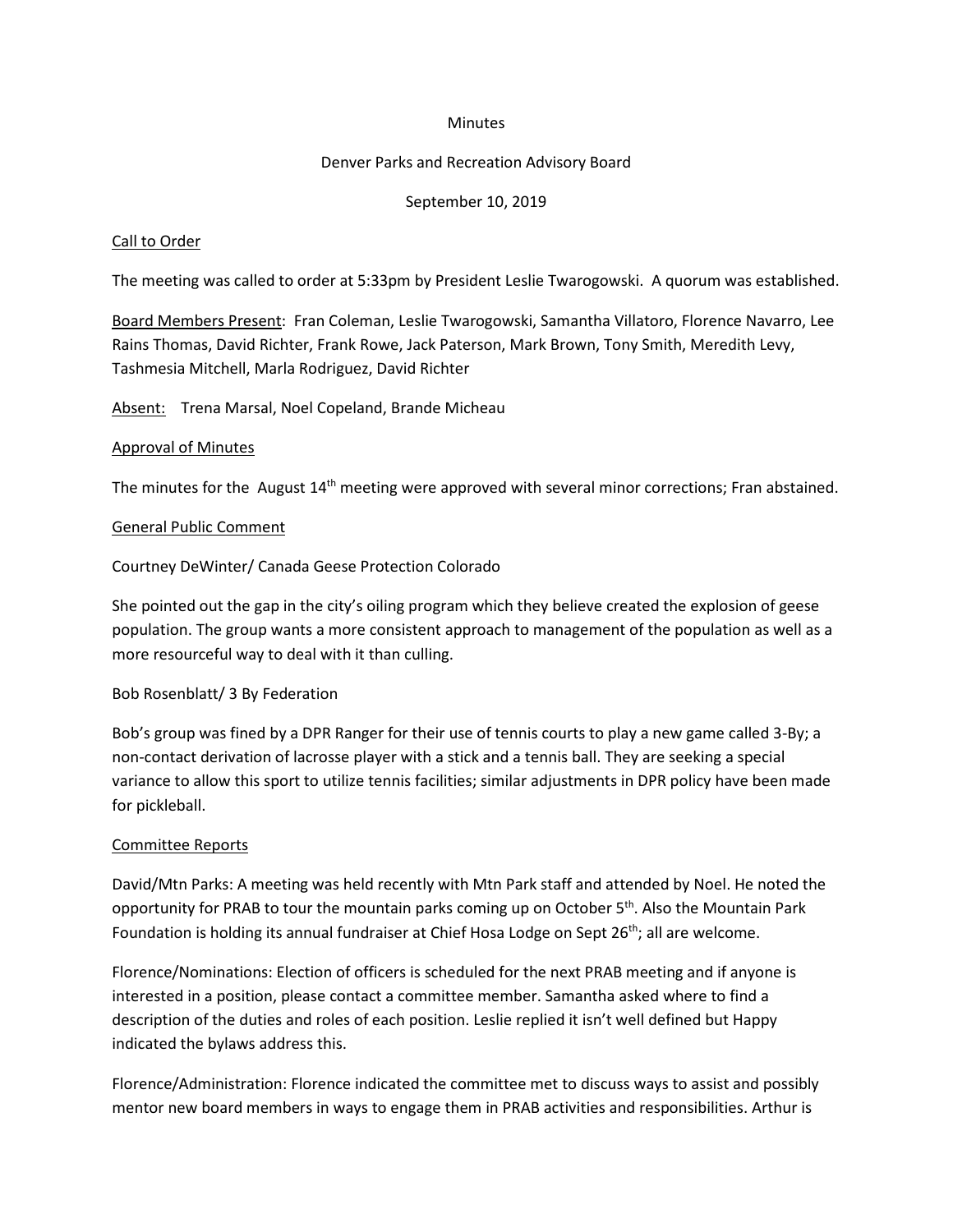working on a boilerplate document for future use. This was also discussed with Happy at the last Exec Comm meeting.

# Executive Directors Report ( with Seth Howsden)

Happy noted the Mayor has released his version of the annual budget and that DPR has a very modest increase considering the inclusion of new 2A funding to the department as well. The Mayor's priorities for the year center on affordable housing, transportation and mobility, safety equity. The budget will be reviewed on Sept 18<sup>th</sup> with city council. DPR is actively engaged in studies and policy changes for a number of programs throughout this fall: E-device usage, Alcohol usage, and Special Events.

# Presentations

Recreation Policy and Procedures/Seth Howsden

Seth commented to the policy which John Martinez presented to the board last month and distributed copies of the updated policy.

Public Hearing Recreation Facility Permitting Policy

There were no public comments made.

The board asked a few questions. Frank said he likes the centralization and interactive procedure created for the permitting process. Marla said she is in favor of the equity of funds throughout the rec system which will be achieved from the monies received. Tony inquired about how facility availability is to be promoted; Seth explained the website functionality. Tash asked how this affects outdoor rec facilities (it does not, those requests still funnel through Kris Ryan's office). Florence thought it helpful that the policy is being clarified. A motion to accept the Policy was made by Lee Rains and seconded by Marla; it passed unanimously.

## Other Items

John Calderhead, CFO of the Denver Botanic Gardens, explained the justification for a proposed general admission fee increase from \$12.50 to \$15 per person. An increase has not been addressed since 2009. Happy indicated that Fred Weiss would be forwarding a more detailed package immediately to PRAB members via email. A public hearing will thus be scheduled for the October meeting. Marla asked about special discounts available and John provided examples of such including those for seniors, veterans, students, and free days which occur regularly. Fran asked when this would be implemented (Jan 1, 2020). Tash asked about the progress on the new construction (Newman Center) which is expected to complete in March 2020. Meredith asked if tey had explored providing limited daily complimentary passes through the Denver Library museum and cultural passes program.